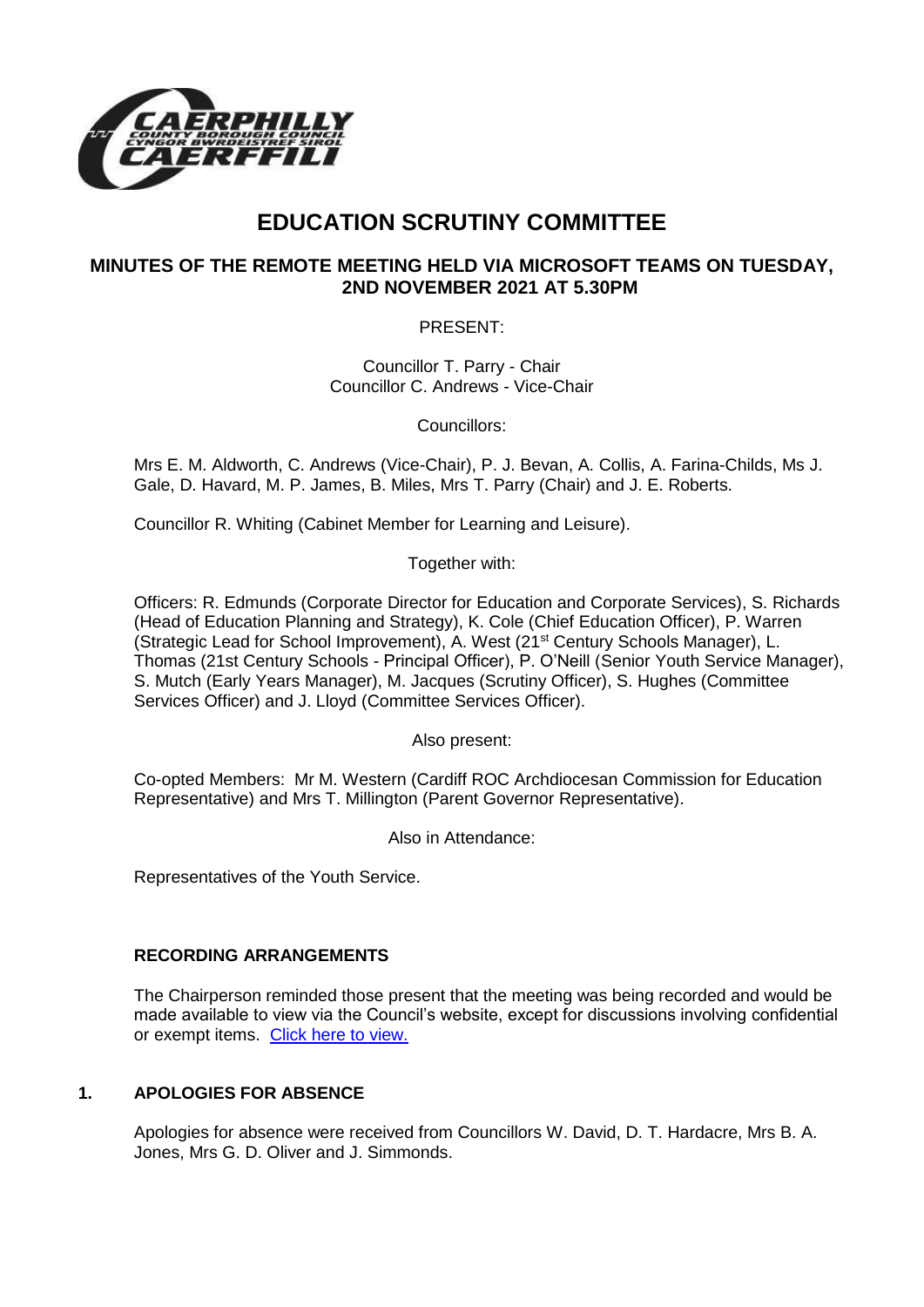## **2. DECLARATIONS OF INTEREST**

There were no declarations of interest received at the commencement or during the course of the meeting.

## **3. MINUTES – 21ST SEPTEMBER 2021**

RESOLVED that the minutes of the Education Scrutiny Committee meeting held on 21st September 2021 (minute nos 1- 10) be approved as a correct record and signed by the Chair.

#### **4. CONSIDERATION OF ANY MATTER REFERRED TO THE SCRUTINY COMMITTEE IN ACCORDANCE WITH THE CALL-IN PROCEDURE**

There had been no matters referred to the Scrutiny Committee in accordance with the call-in procedure.

## **5. EDUCATION SCRUTINY COMMITTEE FORWARD WORK PROGRAMME**

The Scrutiny Officer presented the report which outlined details of the Education Scrutiny Committee Forward Work Programme for the period November 2021 to March 2022 and included all reports that were identified at the Education Scrutiny Committee meeting held on 21<sup>st</sup> September 2021. Members were asked to consider the Forward Work Programme. alongside the Cabinet Forward Work Programme, prior to publication on the Council's website.

The Corporate Director for Education and Corporate Services outlined the Vocational Offer report, scheduled for the special meeting of the Education Scrutiny Committee to be held on 2<sup>nd</sup> December 2021.

During the course of discussion, it was proposed that a report on the provision of Welsh Medium teachers be added to the Education Scrutiny Committee Forward Work Programme. Members also requested a report on pupil welfare post lockdown, including mental health and wellbeing.

Following consideration of the report, and subject to the additional reports proposed, it was moved and seconded that the recommendations be approved. By way of Microsoft Forms voting this was unanimously agreed.

RESOLVED that the Education Scrutiny Committee Forward Work Programme be published on the Councils' website.

# **6. CABINET REPORTS**

None of the Cabinet reports listed on the agenda had been called forward for discussion at the meeting.

## **REPORTS OF OFFICERS**

Consideration was given to the following reports.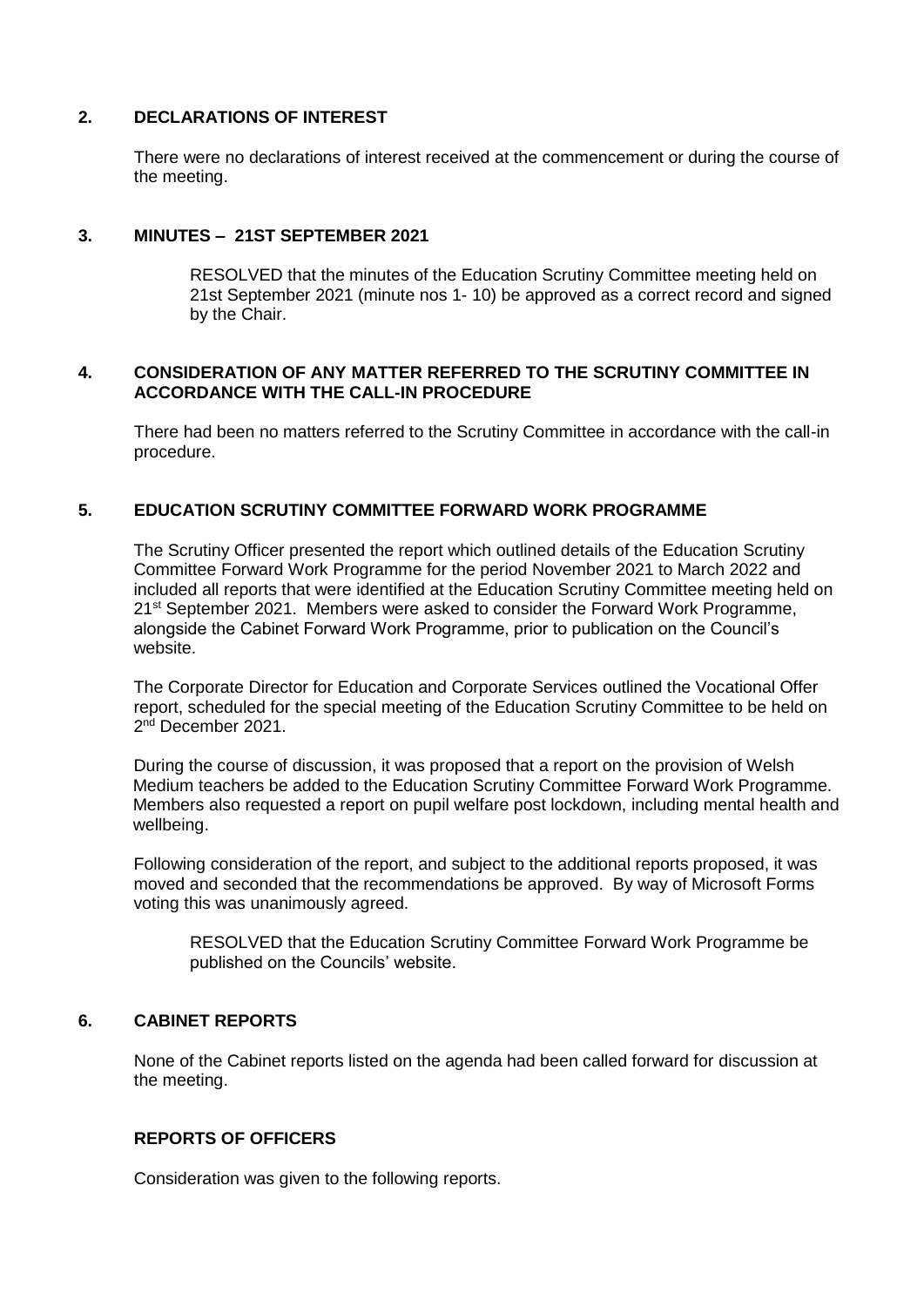# **7. YOUTH SERVICE PILOT UPDATE - PRESENTATION**

The Scrutiny Committee received a presentation on how the Caerphilly Youth Service supported young people during the Covid pandemic. The Senior Youth Service Manager gave an introduction to the Youth Service, outlined their Covid response and the impact of their work and highlighted where the differences had been made. It was also highlighted that the Youth Service had focussed on the vulnerable young people that were already being supported. Members were shown a film which was produced by the young people and their youth workers which highlighted the experiences of the young people during Covid, from a selection of the youth service projects.

The Senior Youth Service Manager introduced two young people to the Scrutiny Committee, who shared their experiences of what it was like being supported by the Youth Service during lockdown. Members thanked the young people for attending the meeting and sharing their experiences.

In response to a query regarding vocational opportunities, the Senior Youth Service Manager informed the Scrutiny Committee that there are plans to centralise information on vocational development for young people and also confirmed opportunities, such as traineeships and apprenticeships, are increasing.

In response to a Member's query, the Senior Youth Service Manager provided an update on the new Caerphilly Youth Service building at Virginia Park in Caerphilly. Members were informed that the building will be very significant for the Youth Service as it will be the hub of youth work for the Caerphilly Basin area, servicing around 5,000 young people. In response to a Member's question, the Scrutiny Committee was informed that the Youth Service has a standing partnership with the Urdd and Menter Iaith. It was noted that funding has been secured from Welsh Government to take forward a Welsh Language Youth Work Strategy and a dedicated Welsh language Youth Club will be opened in Virginia Park.

Members of the Scrutiny Committee noted the presentation and thanked the Senior Youth Service Manager and his team for all their hard work in supporting young people, and particularly vulnerable young people, during Covid.

#### **8. 21ST CENTURY SCHOOLS AND COLLEGES BAND B PROGRAMME - CONSULTATION IN RESPECT OF PROPOSALS FOR LLANCAEACH JUNIOR SCHOOL/LLANFABON INFANTS SCHOOL, PLASYFELIN PRIMARY SCHOOL AND A CENTRE FOR VULNERABLE LEARNERS**

The Cabinet Member for Learning and Leisure introduced the report to officially consult with Members in respect of the 21st Century Schools and Colleges Band B Programme proposals for Llancaeach Junior School / Llanfabon Infants School, Plasyfelin Primary School and a Centre for Vulnerable Learners (Pupil Referral Unit). Members were advised that more detail on each of the proposals are contained in the full consultation documents appended to the report.

In response to a Member's concerns regarding plans for a 2-storey building as part of the Llancaeach Junior School/Llanfabon Infants School merger proposals, the 21<sup>st</sup> Century Schools Manager provided assurances that the 2-storey building would be for the Junior Department and advised Members that the plans for the new building had been made in order to safeguard the amount of outdoor space at the site to meet the needs of the children and the curriculum. Reference was made to the impact on other schools in relation to Faith Medium provision and the Scrutiny Committee was advised that there is adequate demand for Faith and Welsh medium Schools in Caerphilly and it is not envisaged that the proposal would further impact upon these schools as they were specialised in their area of delivery.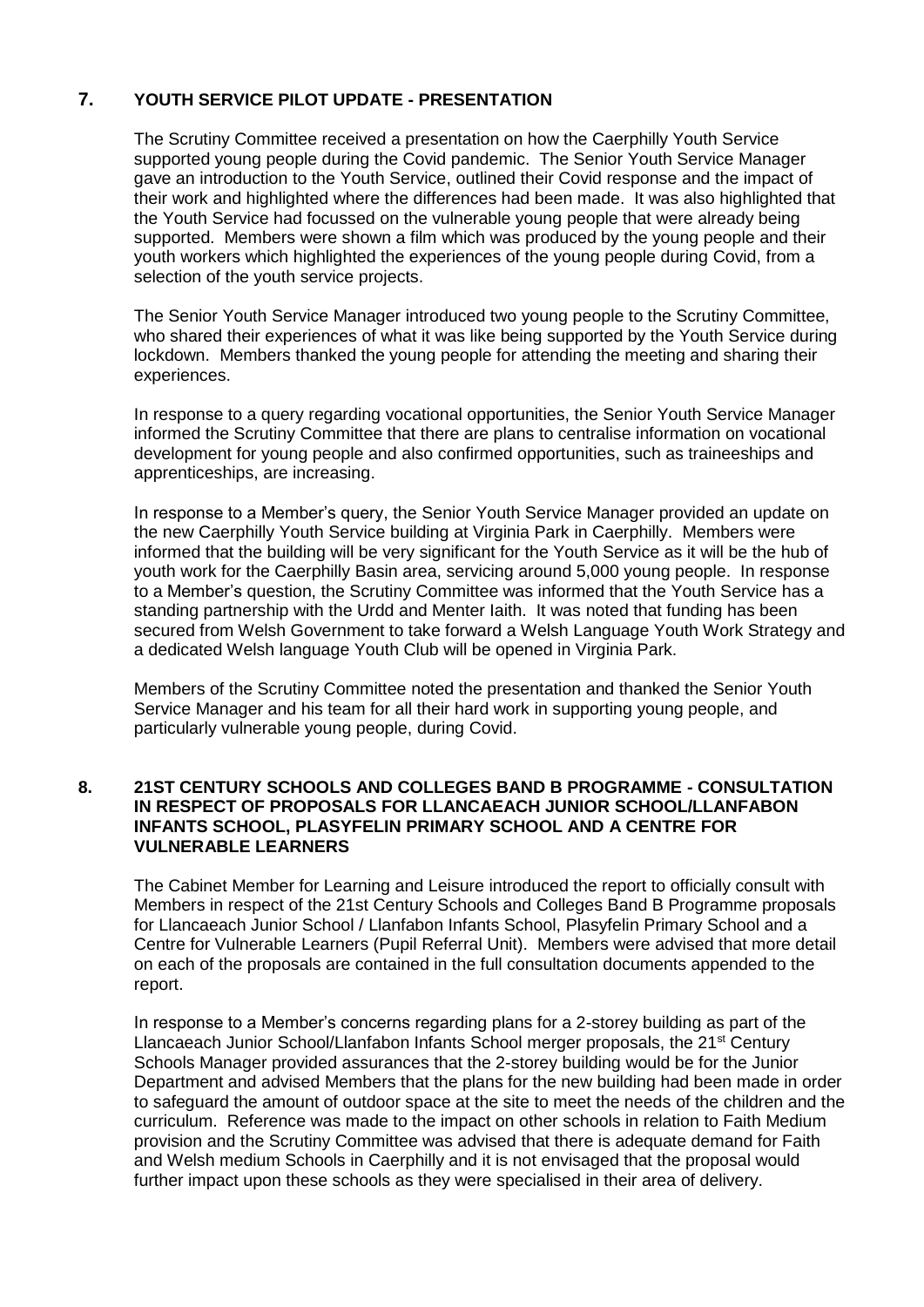During the course of debate the Chairperson sought clarification and further information on a number of matters and Officers responded to the points raised. The 21<sup>st</sup> Century Schools Manager provided clarification in relation to the decommissioning of Llancaeach Junior School and the impact on Welsh medium provision.

In response to a query, it was confirmed that a condition survey had not been carried out at the former Pontllanfraith School site (proposed site for the CVL) because the school was declared surplus to education at the time, however Members were advised that a condition survey would take place when the provision is in operation. An inspection of the proposed site had been undertaken in order to ascertain the cost of the proposal.

Further information was requested in relation to the current cohort of students currently receiving home tuition. In response, the Chief Education Officer advised Members that the information related to community tuition rather than elective tuition and reasons for accessing the service were provided. Members heard how the Centre for Vulnerable Learners would provide a facility to reintegrate such pupils into small and larger groups with a view to some pupils being able to return to school.

A Member asked if the future Centre for Vulnerable Learners would mean provision by referral units out of County would no longer be required. The Chief Education Officer advised that it was difficult to predict but that the approach adopted would certainly help to ensure that provision was sufficient.

The Education Scrutiny Committee noted the information contained in the report and consultation packs. Members provided their views in their capacity as 'consultees' as part of the consultation processes being followed for all 3 proposals.

Following consideration of the report it was moved and seconded that the recommendations be approved. The Education Scrutiny Committee voted on each proposal separately, which will be included in the relevant reports for each proposal to be presented to Cabinet as part of the decision-making process. By way of Microsoft Forms voting, each proposal was unanimously agreed.

RESOVLED that the Education Scrutiny Committee supported the individual proposals outlined below:

- (i) The amalgamation of Llancaeach Junior School and Llanfabon Infants School to create a new Primary School provision on the existing Llanfabon Infants School site.
- (ii) A new replacement Plasyfelin Primary School on the existing site.
- (iii) The establishment of a Centre for Vulnerable Pupils (Pupil Referral Unit) on the former Pontllanfraith Comprehensive site.

## **9. WELSH IN EDUCATION STRATEGIC PLAN 2022-2032**

The Cabinet Member for Learning and Leisure introduced the report present the proposed Welsh in Education Strategic Plan (WESP) 2022-2032 and asked for comments regarding the sufficiency of information and targets in order to recommend the report to Cabinet. Members were informed that the WESP is a statutory requirement and is aimed at contributing towards the Welsh Government's minimum targets of 26% for learners in year 1 by 2032 in order to meet the one million Welsh speakers by 2050 target. In order to meet this ambitious target, the need to build a new Primary School and expand others to create the places was highlighted. The Scrutiny Committee was also informed that a communication plan will be needed to increase the take up of those places starting with additional opportunities and additional provision in early years. Members were advised that Welsh Government has